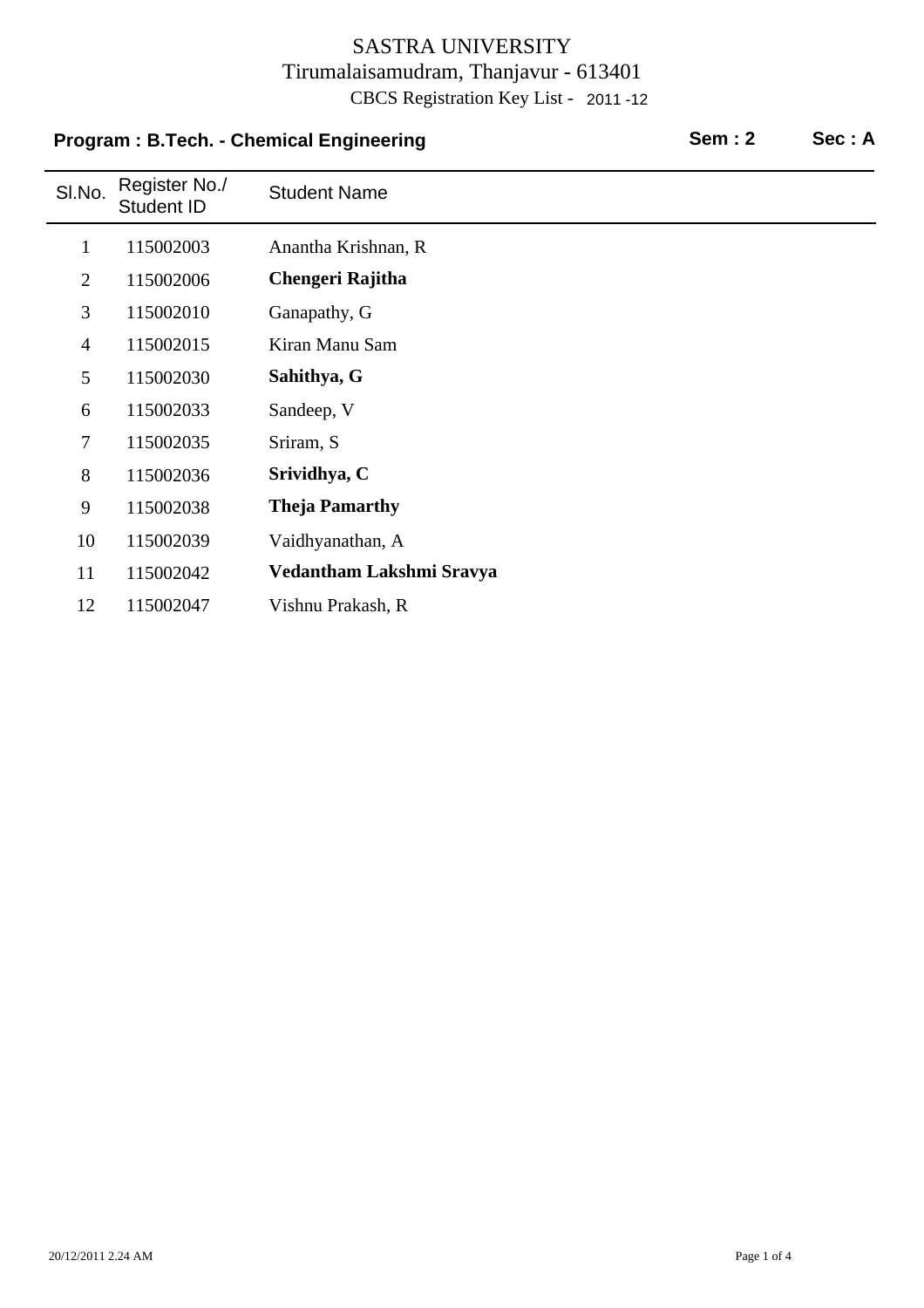# **Program : B.Tech. - Chemical Engineering Sem : 2 Sec : B**

| SI.No.         | Register No./<br>Student ID | <b>Student Name</b>     |
|----------------|-----------------------------|-------------------------|
| $\mathbf{1}$   | 115002001                   | Akula Hitheshwar Pavan  |
| $\overline{2}$ | 115002004                   | Bharathwaj, J           |
| 3              | 115002011                   | Gopikrishnan, K         |
| $\overline{4}$ | 115002013                   | Janaka Sudha, V         |
| 5              | 115002016                   | Koushik, V              |
| 6              | 115002020                   | Munagala Meghana        |
| 7              | 115002021                   | Nageswaran, R           |
| 8              | 115002024                   | Parthiban, B            |
| 9              | 115002026                   | Praveen Kumar, C        |
| 10             | 115002027                   | Preetham Padmanabhan, S |
| 11             | 115002028                   | Ramadurgam Aniruddha    |
| 12             | 115002029                   | Reshmi Priya, P         |
| 13             | 115002032                   | Sai Siddharth, S        |
| 14             | 115002045                   | Vijey Raghavan, L       |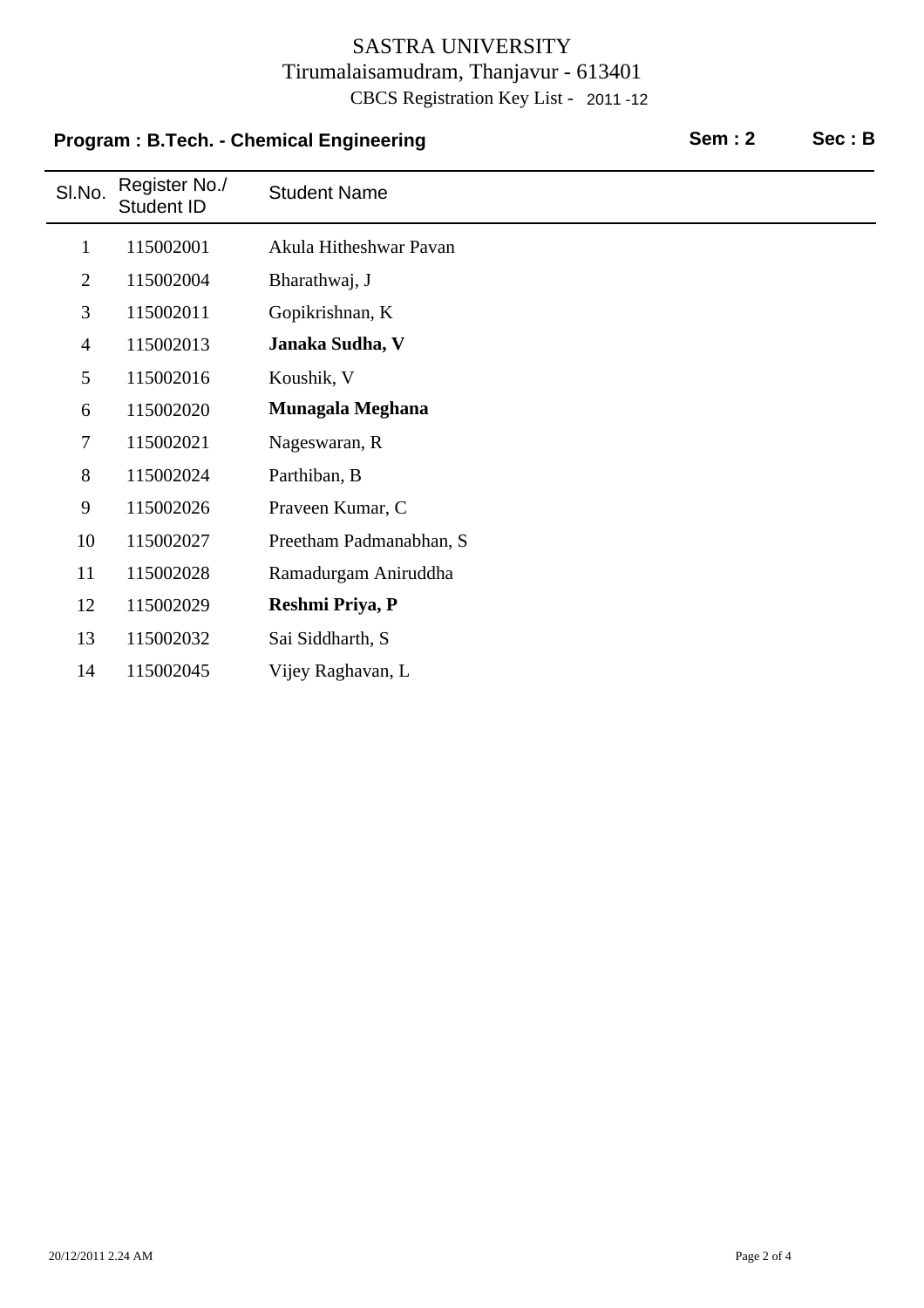# **Program : B.Tech. - Chemical Engineering Sem : 2 Sec : C**

| SI.No.         | Register No./<br>Student ID | <b>Student Name</b>          |
|----------------|-----------------------------|------------------------------|
| $\mathbf{1}$   | 115002005                   | Borra Gnanadeepika           |
| $\overline{2}$ | 115002007                   | <b>Ciji Sara Mathews</b>     |
| 3              | 115002008                   | Degala Yogitha               |
| $\overline{4}$ | 115002009                   | Dhinesh, S                   |
| 5              | 115002014                   | Karthick, G                  |
| 6              | 115002018                   | <b>Merina Thomas</b>         |
| $\tau$         | 115002022                   | Narayani, S                  |
| 8              | 115002023                   | Naveen Kumar, B              |
| 9              | 115002025                   | Poduri Manoj Krishna         |
| 10             | 115002031                   | Sai Krishna Chaitanya Sastry |
| 11             | 115002037                   | Tharun, M                    |
| 12             | 115002040                   | Vaishali, V                  |
| 13             | 115002041                   | Vamsi Yerra                  |
| 14             | 115002043                   | Vibhu Nishanth, C            |
| 15             | 115002044                   | Vidya Vijay                  |